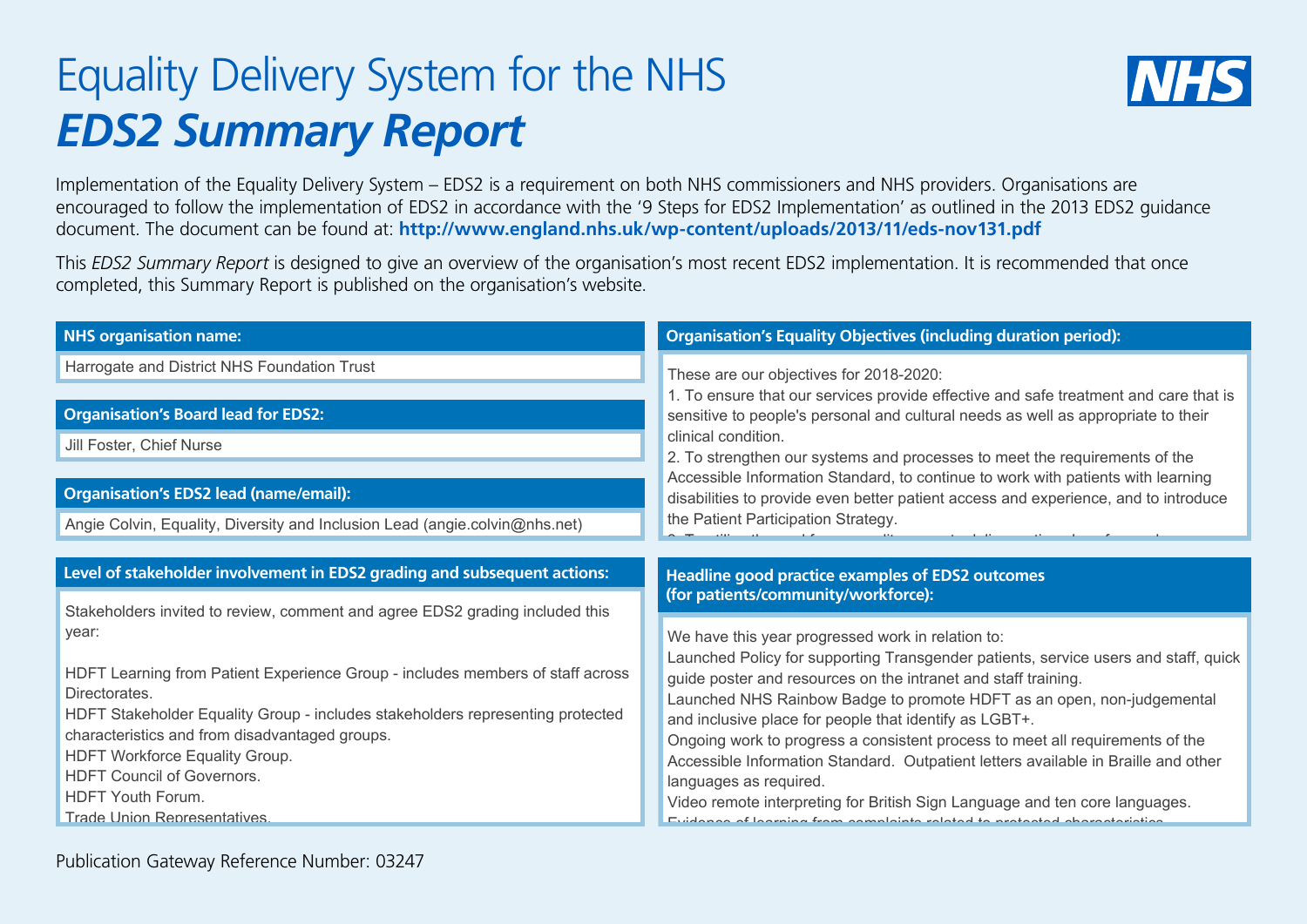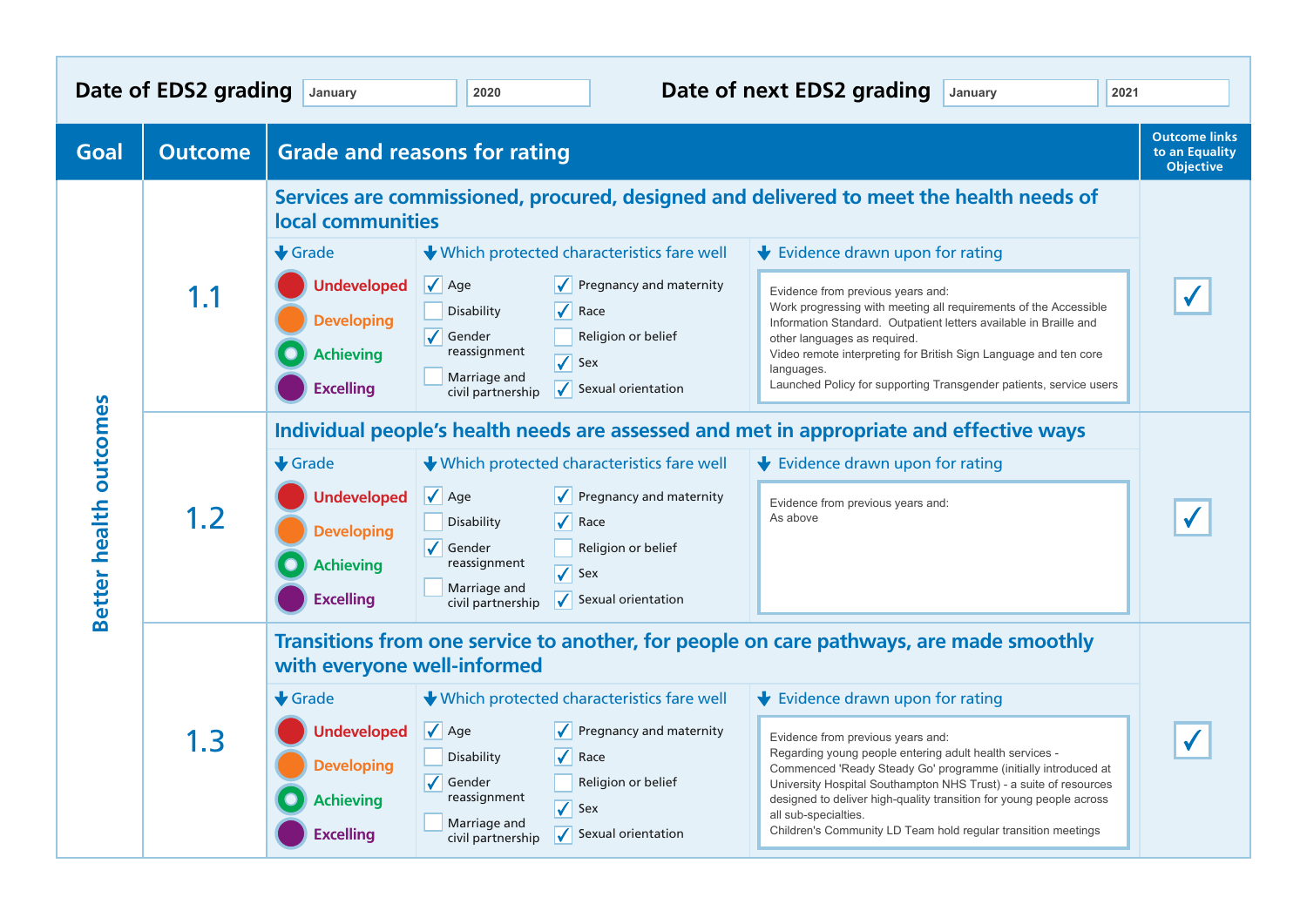

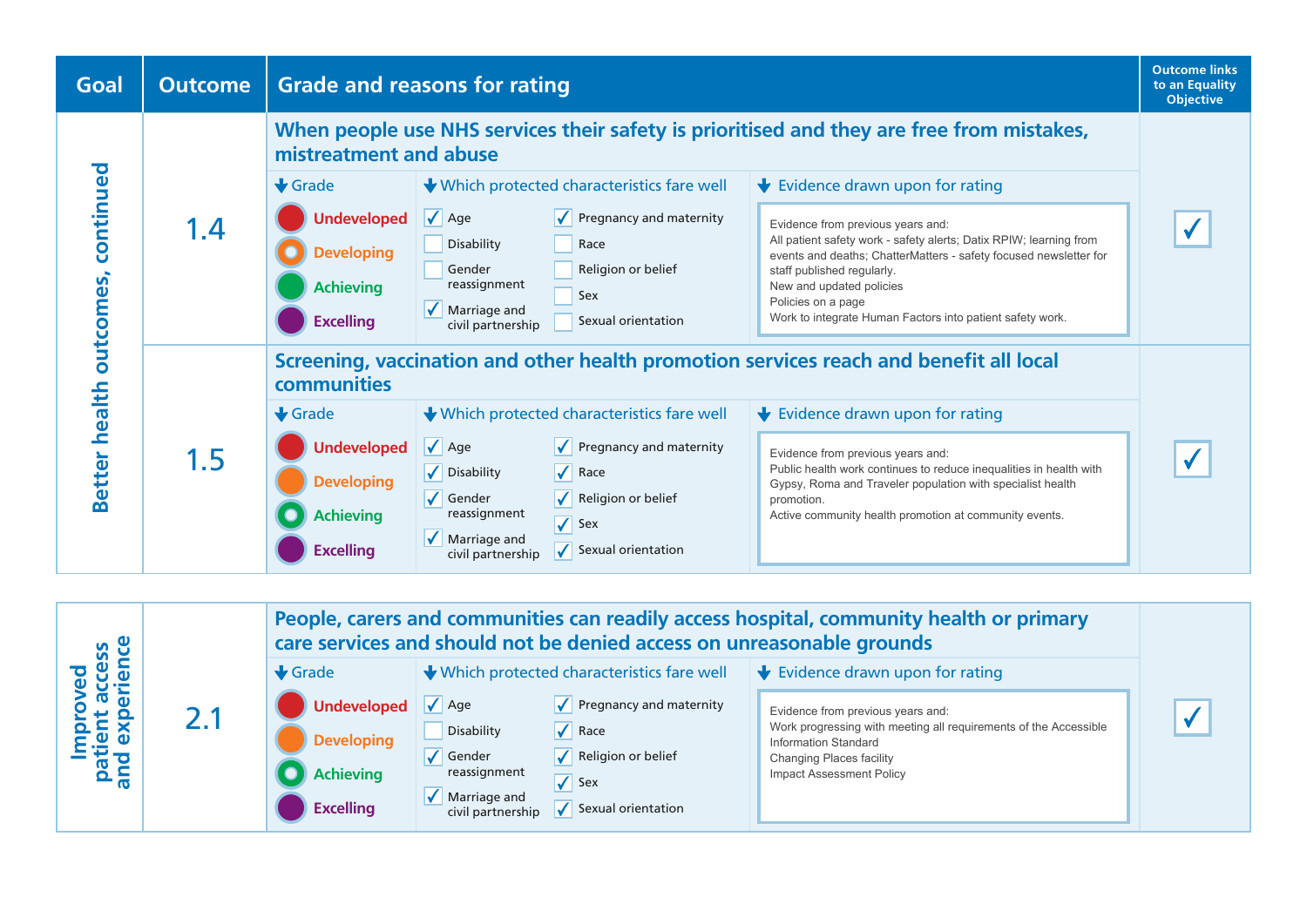| Goal                                         | <b>Outcome</b> | <b>Grade and reasons for rating</b>                                                                                                 |                                                                  | <b>Outcome links</b><br>to an Equality<br><b>Objective</b> |
|----------------------------------------------|----------------|-------------------------------------------------------------------------------------------------------------------------------------|------------------------------------------------------------------|------------------------------------------------------------|
| experience<br>and<br>Improved patient access |                | People are informed and supported to be as involved as they wish to be in decisions<br>about their care                             |                                                                  |                                                            |
|                                              | 2.2            | $\bigstar$ Grade<br>↓ Which protected characteristics fare well<br>$\bigstar$ Evidence drawn upon for rating                        |                                                                  |                                                            |
|                                              |                | <b>Undeveloped</b><br>$\sqrt{\phantom{a}}$ Pregnancy and maternity<br>Age<br>Evidence from previous years and:                      |                                                                  |                                                            |
|                                              |                | $\sqrt{\phantom{a}}$ Race<br>Disability<br><b>Developing</b><br><b>Information Standard</b>                                         | Work progressing with meeting all requirements of the Accessible |                                                            |
|                                              |                | Religion or belief<br>Gender<br>Launched Patient Participation Strategy<br>reassignment<br><b>Achieving</b>                         | Policy to support Transgender patients, service users and staff  |                                                            |
|                                              |                | $\overline{\checkmark}$<br>Sex<br>$\sqrt{\phantom{a}}$ Marriage and                                                                 |                                                                  |                                                            |
|                                              |                | <b>Excelling</b><br>Sexual orientation<br>civil partnership                                                                         |                                                                  |                                                            |
|                                              |                | People report positive experiences of the NHS                                                                                       |                                                                  |                                                            |
|                                              | 2.3            | $\bigstar$ Grade<br>↓ Which protected characteristics fare well<br>$\bigstar$ Evidence drawn upon for rating                        |                                                                  |                                                            |
|                                              |                | $\sqrt{\phantom{a}}$ Age<br><b>Undeveloped</b><br>Pregnancy and maternity<br>Evidence from previous years and:                      |                                                                  |                                                            |
|                                              |                | $\sqrt{}$<br>Disability<br>Race<br><b>Developing</b><br>national and local                                                          | Continue to analyse information from recent patient surveys -    |                                                            |
|                                              |                | Religion or belief<br>Gender<br>reassignment<br><b>Achieving</b>                                                                    |                                                                  |                                                            |
|                                              |                | $\sqrt{\ }$ Sex<br>$\sqrt{\phantom{a}}$ Marriage and                                                                                |                                                                  |                                                            |
|                                              |                | <b>Excelling</b><br>$\sqrt{\phantom{a}}$ Sexual orientation<br>civil partnership                                                    |                                                                  |                                                            |
|                                              |                | People's complaints about services are handled respectfully and efficiently                                                         |                                                                  |                                                            |
|                                              | 2.4            | $\bigstar$ Grade<br>↓ Which protected characteristics fare well<br>$\blacktriangleright$ Evidence drawn upon for rating             |                                                                  |                                                            |
|                                              |                | $\sqrt{\phantom{a}}$ Age<br><b>Undeveloped</b><br>$\sqrt{\phantom{a}}$ Pregnancy and maternity<br>Evidence from previous years and: |                                                                  |                                                            |
|                                              |                | V Disability<br>$\sqrt{\phantom{a}}$ Race<br><b>Developing</b><br>characteristics                                                   | Evidence of learning from complaints related to protected        |                                                            |
|                                              |                | $\sqrt{\,}$ Gender<br>Religion or belief<br>RPIW Complaints process.<br>reassignment<br>EDI Lead available for advice and guidance. |                                                                  |                                                            |
|                                              |                | <b>Achieving</b><br>$\sqrt{\ }$ Sex<br>$\sqrt{\phantom{a}}$ Marriage and                                                            |                                                                  |                                                            |
|                                              |                | <b>Excelling</b><br>Sexual orientation<br>civil partnership                                                                         |                                                                  |                                                            |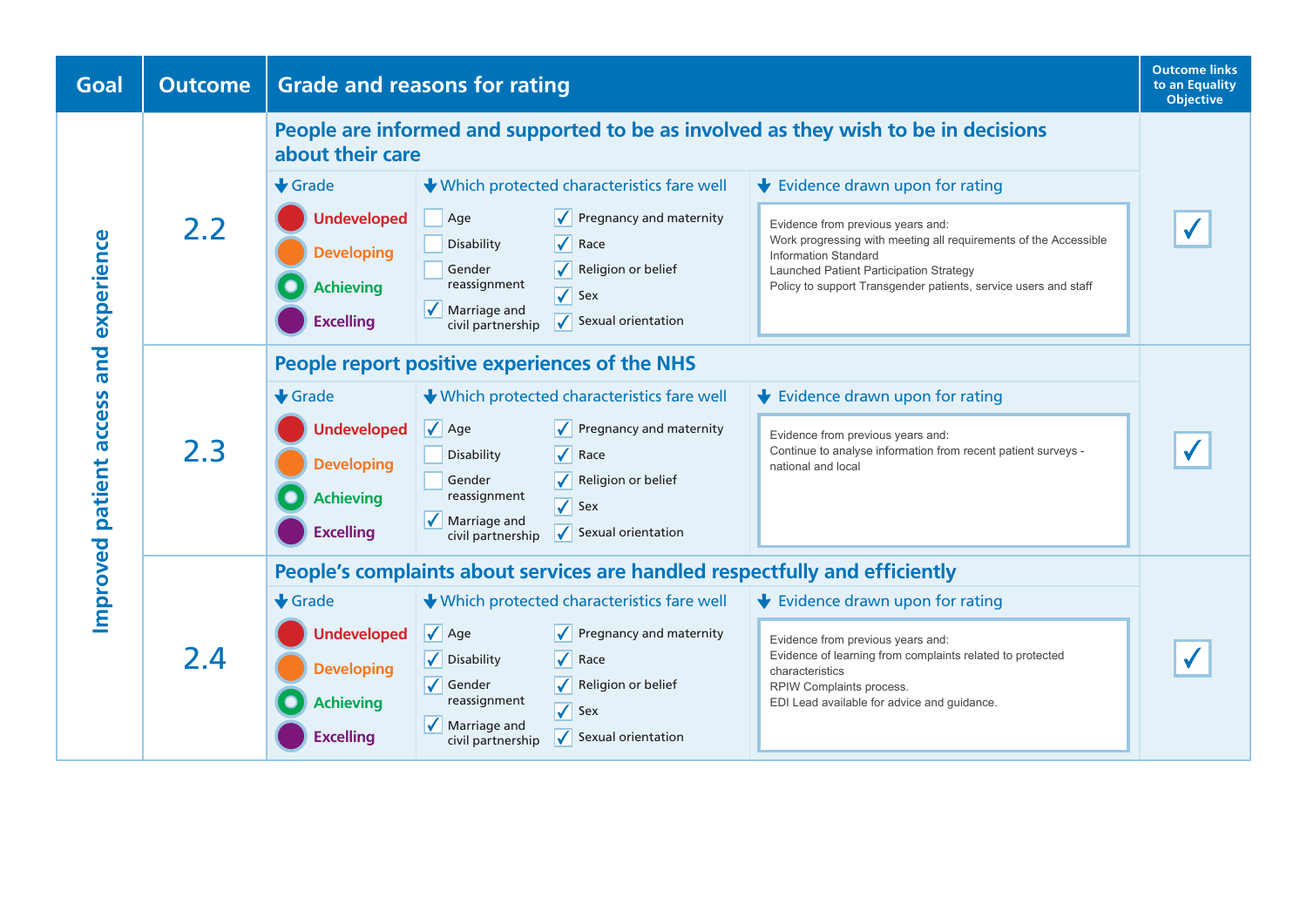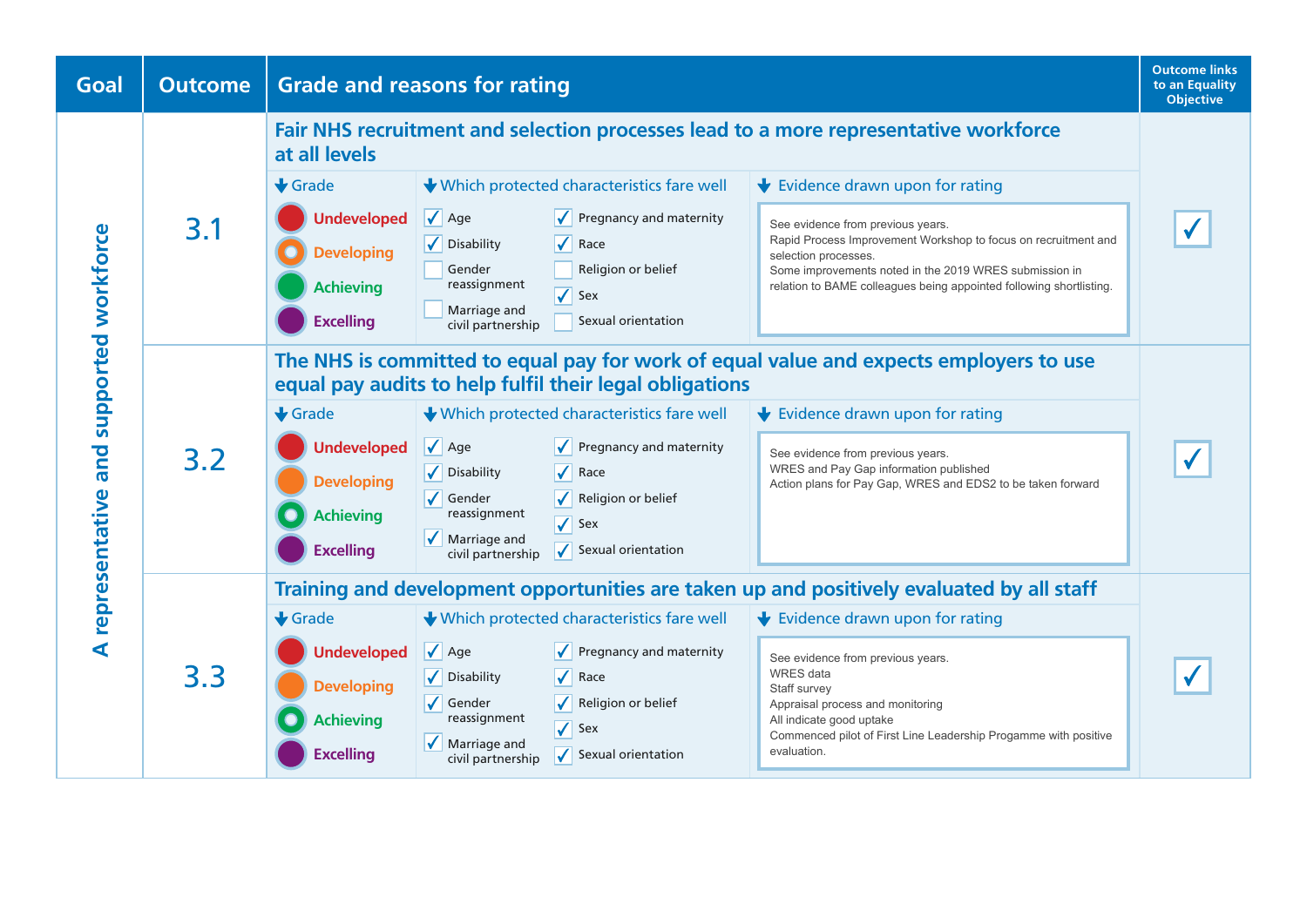